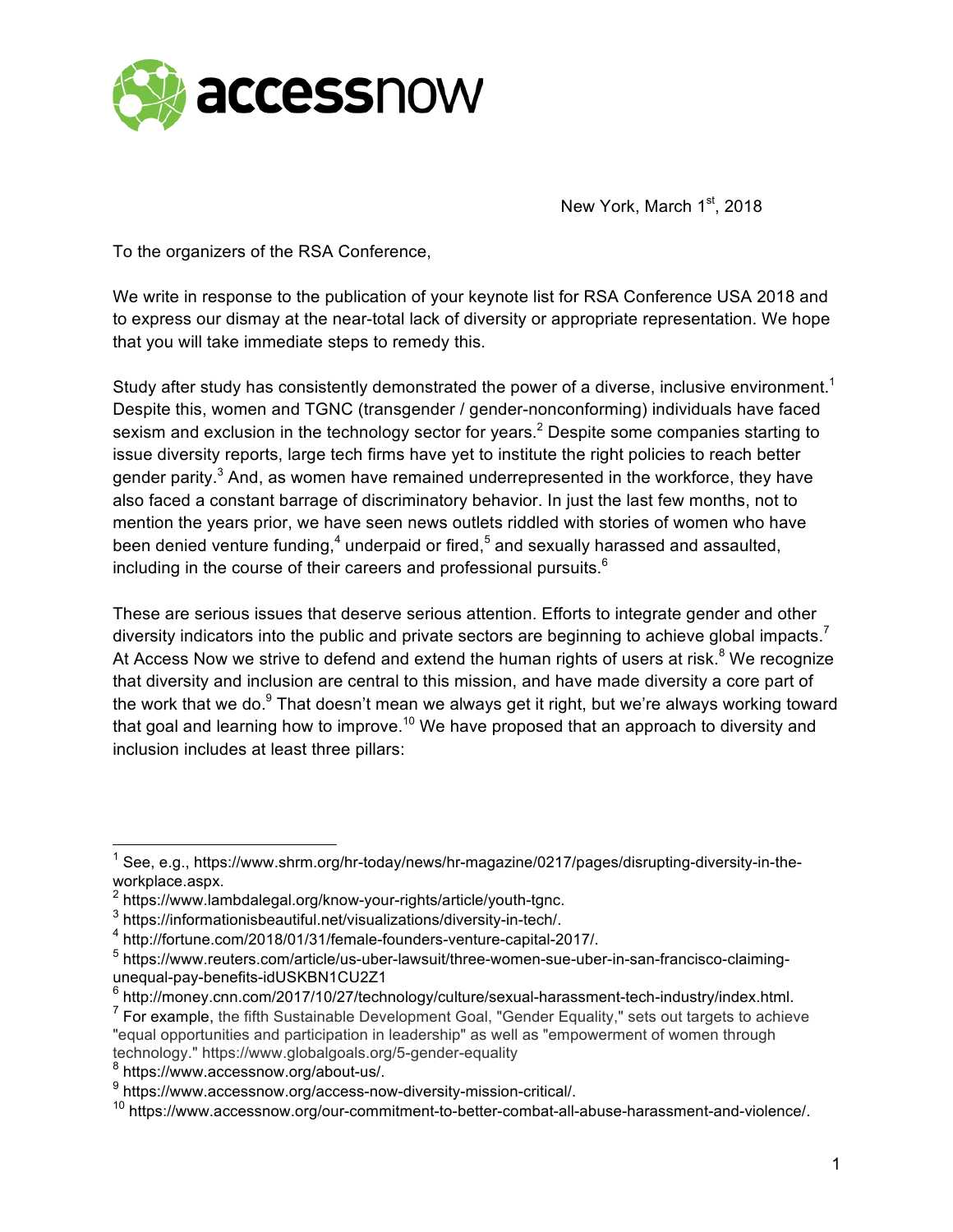

- developing institutional and operational systems and processes that respect the range of backgrounds and experiences that diversity brings;
- creating public policies that are not developed or dictated by a single point of view;
- and providing platforms for discussion such as panels or events that highlight the voices and perspectives of under-represented people and organizations that are breaking through societal roadblocks and developing valuable expertise, often at great personal cost.<sup>11</sup>

Unfortunately, with the current speaker roster, RSA Conference USA 2018 is creating an exclusionary environment that undermines key principles of diversity.

At the moment, the RSA Conference USA 2018 lists 22 keynote speakers or panelists.<sup>12</sup> Of the 22, 20 are substantive experts on topics related to the conference, including issues related to information security and cybersecurity. All 20 are men. Of the remaining two, only one is not male, Monica Lewinsky, who is joining to speak about "survival, resilience, digital reputation, and equality." These are important topics, but they do not replace the need for speakers who can provide robust representation for women and TGNC individuals working in the technology sector.

Even more troubling, one place where women are visibly speaking at the conference is during a half-day session block called "Securing Diversity."<sup>13</sup> A similar event was held in 2017, at which some of the top cybersecurity professionals (who happen to identify as women) were asked to speak not about their substantive work, but instead about diversity and the role of the woman in the tech sector.<sup>14</sup> While these sessions may serve a goal in some environments, using them in place of actual gender diversity is reprehensible.

RSA Conference owes a duty to its audience. On its mission page for the RSA events (RSA hosts more than one a year), RSA makes the following claim:

*"Not to brag, but collectively our conferences draw over 50,000 attendees per year, more than any other conference out there. Why? Two words. Valuable content. And the networking. And the inspiration."*<sup>15</sup>

As the self-appointed leaders in information security conferences, and a conference that lists networking and inspiration as key selling points, a nearly all-male leading roster is simply not acceptable.

<sup>14</sup> https://www.rsaconference.com/events/us17/agenda/sessions/7076-Securing-Diversity-Women-in-Cybersecurity?utm\_source=twitter&utm\_medium=social&utm\_content=sessions-securingdiversity&utm\_campaign=standardreg-available-text-us2017.

 <sup>11</sup> https://www.accessnow.org/why-inclusion-matters/.

 $^{12}$  https://www.rsaconference.com/events/us18/agenda/keynotes.<br> $^{13}$  https://www.rsaconference.com/events/us18/agenda/sessions/11976-Securing-Diversity.